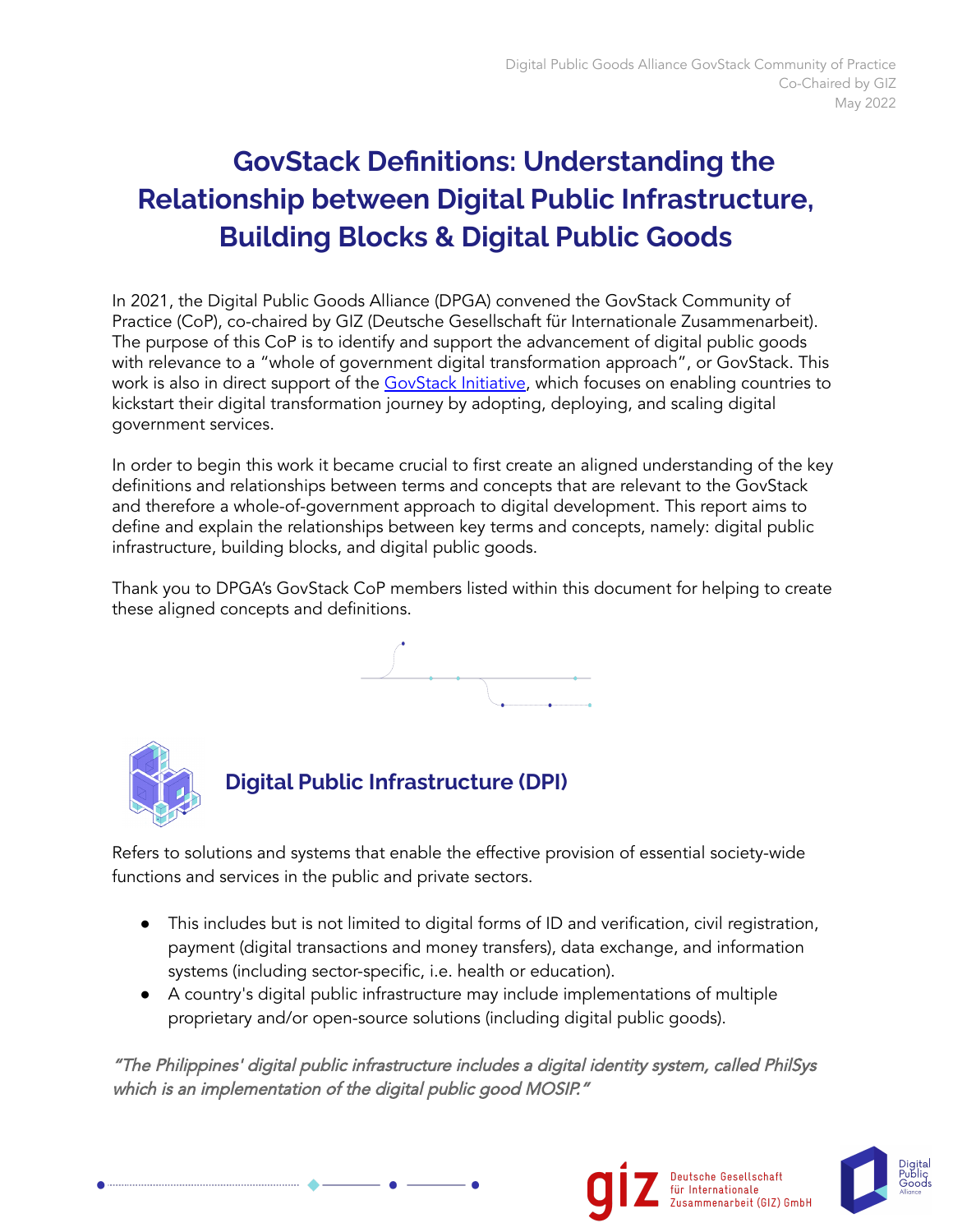"Estonia's digital public infrastructure for digital data exchange is powered by X-Road which is <sup>a</sup> digital public good."

#### **Resources:**

- Digital Public Goods Alliance, Norwegian Ministry of Foreign Affairs, The Rockefeller Foundation: [Co-developing](https://www.rockefellerfoundation.org/report/co-develop-digital-public-infrastructure-for-an-equitable-recovery/) Digital Public Infrastructure for an Equitable Recovery
- Govind Shivkumar, Kevin O'Neil, Liv Marte Nordhaug: *How to bring digital [inclusion](https://www.weforum.org/agenda/2021/08/4-reasons-you-should-care-about-digital-public-infrastructure/) to* the [peop](https://www.weforum.org/agenda/2021/08/4-reasons-you-should-care-about-digital-public-infrastructure/)le who need it most





### **Building Blocks**

Refers to software code, platforms, and applications that are interoperable, provide a basic digital service at scale, and can be reused for multiple use cases and contexts.

- Serves as a component of a larger system or stack.
- They can be used to facilitate the delivery of digital public services via functions, which may include registration, scheduling, ID authentication, payment, data administration, and messaging.
- Building blocks can be combined and adapted to be included as part of a stack of technologies to form a country's DPI.
- Building blocks may be open source or proprietary and therefore are not always DPGs.

"Building blocks can be as simple as <sup>a</sup> common set of rules or protocols (for example email programs like Simple Mail Transfer Protocol - SMTP), or complex (for example an open-source health information system like the DPG, District Health Information Software - DHIS2)"

### **Characteristics of building blocks:**

- Autonomous: building blocks provide a standalone, reusable service or set of services, they may be composed of many modules/microservices.
- Generic: building blocks are flexible across use cases and sectors.
- Interoperable: building blocks must be able to combine, connect, and interact with other building blocks.



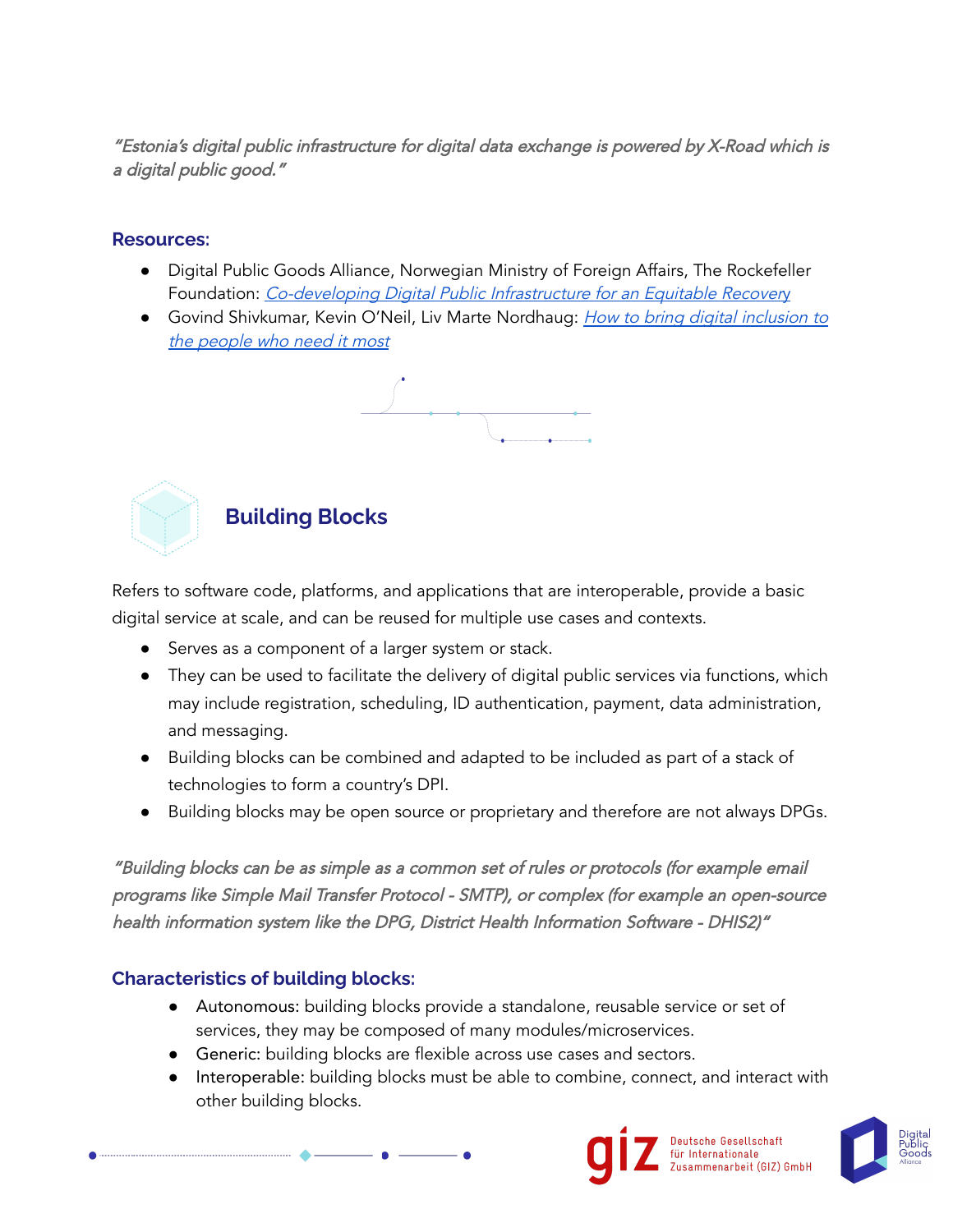● Iterative evolvability: building blocks can be improved even while being used as part of solutions.

### **Requirement:**

To be considered a building block, solutions must meet the *technical requirements* determined by the [GovStack](https://www.govstack.global/) Initiative which as of April 2022 includes:

- Open API, Open API Specifications, Rest API
- Packaged in a container
- Include a [information](https://discourse.govstack.global/c/building-blocks/information-mediator/10) mediator where communication is restricted through a information mediator

#### **Resources:**

- Anit Mukherjee and Shankar Maruwada (originally published by Centre for Global Development): Fast-Tracking [Development:](https://www.sunbird.org/explore/articles/23-fast-tracking-development-a-building-blocks-approach-for-digital-public-goods) <sup>A</sup> Building Blocks Approach for Digital Public [Goods](https://www.sunbird.org/explore/articles/23-fast-tracking-development-a-building-blocks-approach-for-digital-public-goods)
- European Commision: Connecting Europe Facility: What is a [Building](https://ec.europa.eu/cefdigital/wiki/display/CEFDIGITAL/What+is+a+Building+Block) Block?
- GovStack Initiative: [Context](https://www.govstack.global/about/)
- The Open Group: **TOGAF Standard V9.2: [Introduction](https://pubs.opengroup.org/architecture/togaf9-doc/arch/chap33.html#tag_33_02) to Building Blocks**





# **Digital Public Goods**

Refers to open-source software, open data, open AI models, open standards, and open content that adhere to privacy and other applicable laws and best practices, do no harm by design, and help attain the Sustainable Development Goals (SDGs).

- DPGs may be implemented as a part of a country's digital public infrastructure.
- When they provide a generic service at scale, DPGs may be considered building blocks.
- DPGs may also advance the SDGs but not contribute to public service delivery or be customisable across multiple use cases. Therefore, DPGs are not always building blocks and may not be implementable as digital public infrastructure.

"RapidPro is an open-source platform that facilitates the building of interactive messaging systems using <sup>a</sup> visual interface, it meets the DPG Standard and is, therefore, <sup>a</sup> DPG"

"OpenCRVS is <sup>a</sup> DPG software for civil registration, designed for low resource settings, it can be implemented by <sup>a</sup> government as part of digital public infrastructure["](https://digitalpublicgoods.net/registry/rapidpro.html)



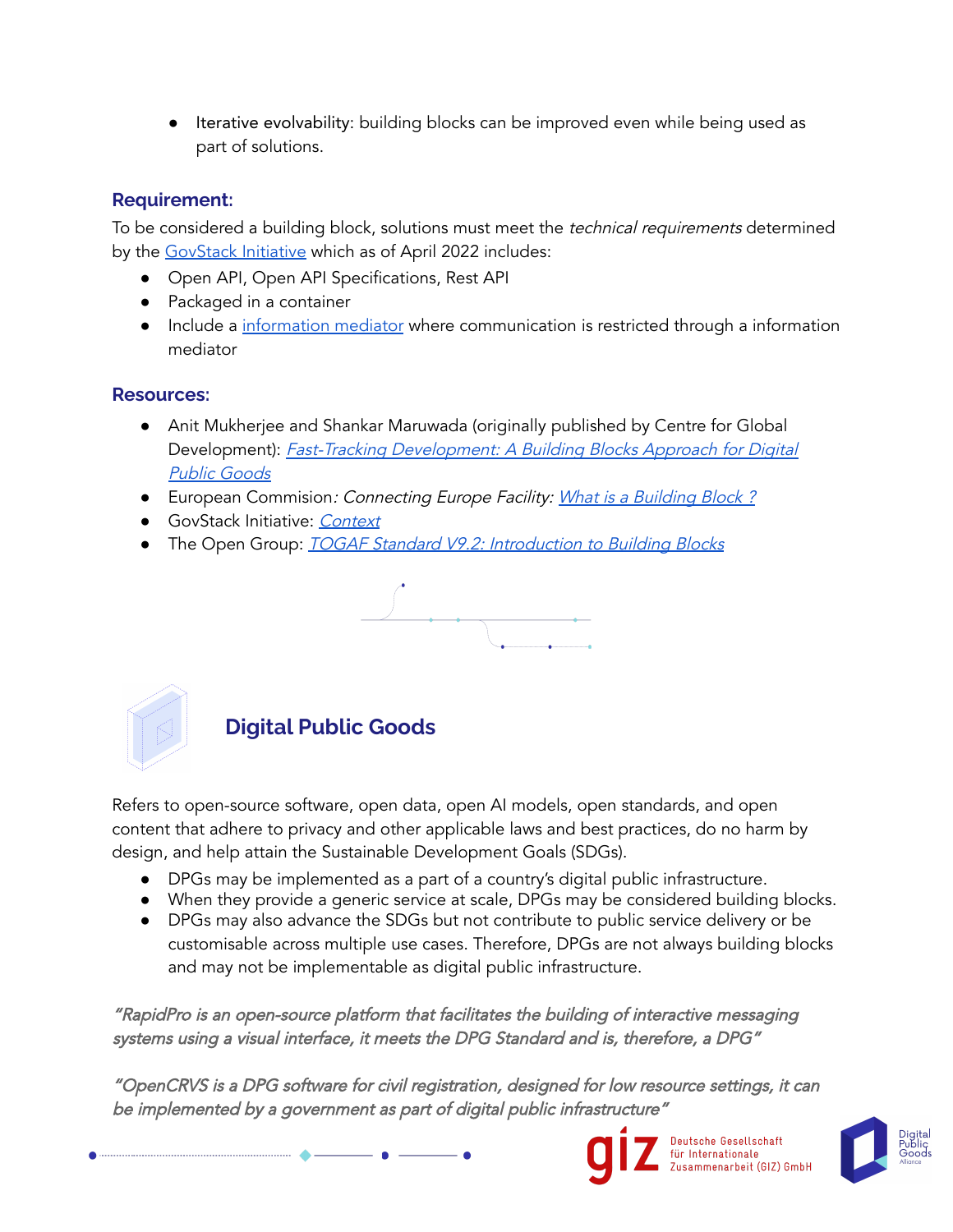"Kindly is <sup>a</sup> DPG API that detects abusive and [cyberbullying](https://digitalpublicgoods.net/registry/rapidpro.html) intent in messages and provides instant feedback for users to [reconsider](https://digitalpublicgoods.net/registry/rapidpro.html) their message."

#### **Requirements:**

To be considered a DPG, solutions must meet the DPG [Standard,](http://digitalpublicgoods.net/standard/) a set of nine indicators that are used by the DPGA to determine whether a solution is a digital public good.

#### **Resources:**

- United Nations: [Secretary-Generals](https://www.un.org/en/content/digital-cooperation-roadmap/) Roadmap for Digital Cooperation
- *●* Digital Public Goods Alliance: [Digital](https://digitalpublicgoods.net/digital-public-goods/) public goods in action and why they matter



### **Understanding their relationships**

The image and corresponding table below are intended to create an aligned understanding of the key definitions and relationships between digital public infrastructure, building blocks, and digital public goods as terms and concepts.





Deutsche Gesellschaft für Internationale Zusammenarbeit (GIZ) GmbH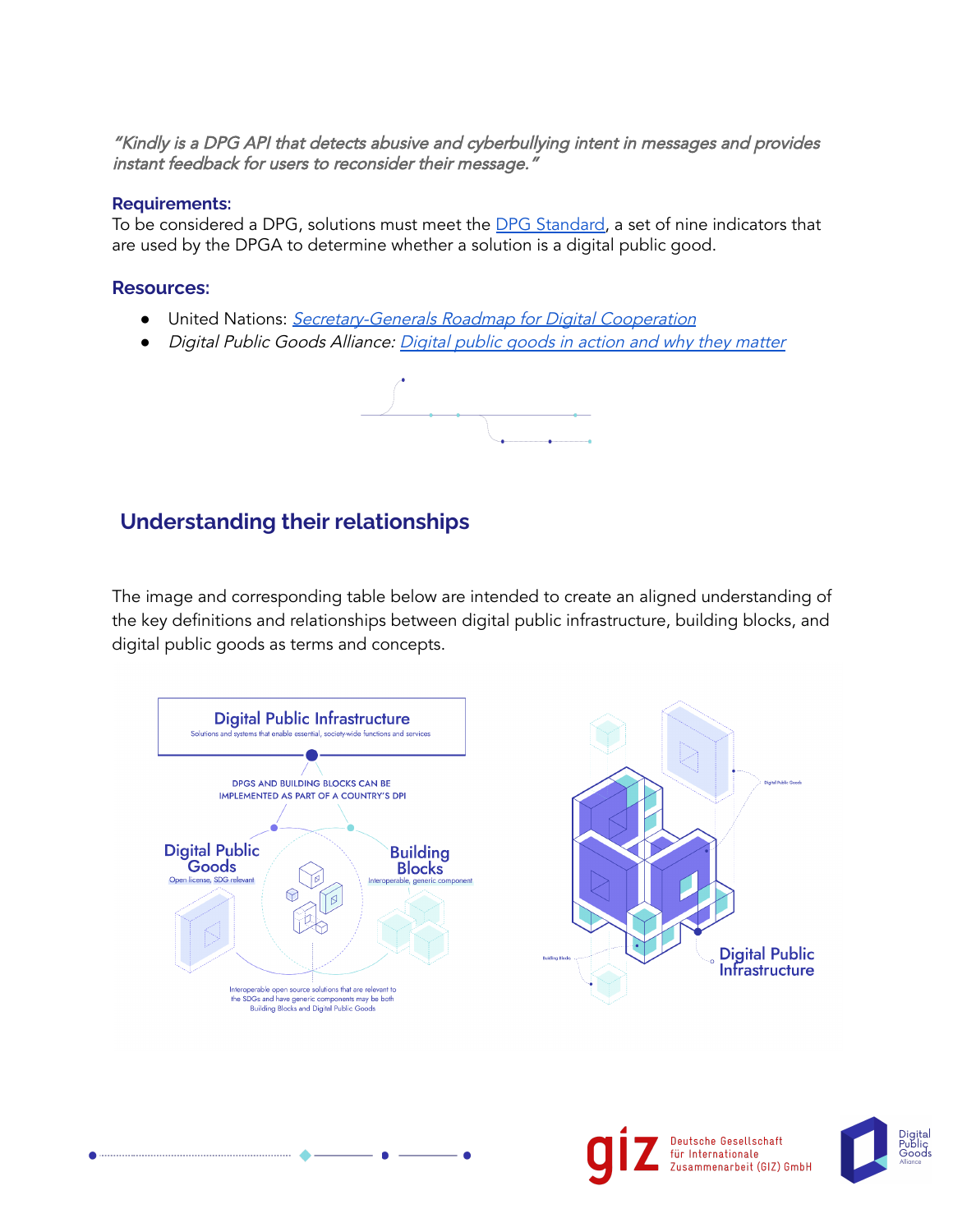|                                                             | <b>Digital Public</b><br><b>Infrastructure (DPI)</b>                                                                              | <b>Digital Public Good</b><br>(DPG)                                                             | <b>Building Block</b>                                                                                                             |
|-------------------------------------------------------------|-----------------------------------------------------------------------------------------------------------------------------------|-------------------------------------------------------------------------------------------------|-----------------------------------------------------------------------------------------------------------------------------------|
| What does it do?                                            | Facilitates and<br>manages the operation<br>of a digital society                                                                  | Advances the<br>Sustainable<br>Development Goals<br>(SDGs)                                      | A component that<br>provides a generic<br>digital service at scale<br>and is reusable across<br>use cases and sectors             |
| What does it enable?                                        | A widely useful<br>whole-of-government<br>approach to digital<br>development<br>that enables societal<br>functions across sectors | Attainment of the<br>Sustainable<br>Development Goals<br>(SDGs)<br>across and within<br>sectors | A widely useful<br>whole-of-government<br>approach to digital<br>development<br>that enables societal<br>functions across sectors |
| What are the<br>licensing<br><b>Requirements?</b>           | None (may include a<br>combination of<br>solutions with diverse<br>licences)                                                      | Open source (accepted<br>licence defined in the<br>DPG Standard)                                | None                                                                                                                              |
| <b>Who reviews</b><br>solutions against this<br>definition? | There is no review<br>process for determining<br><b>DPI</b>                                                                       | Reviewed by the<br>DPGA, against the DPG<br>Standard                                            | Reviewed by GovStack<br>Initiative as Building<br><b>Block Compliant</b>                                                          |

# **Contributors**

With deep gratitude, we thank all the DPGA's GovStack CoP members, listed below, for contributing to and helping inform the taxonomy to move this work forward:

| Allison Price, New America             | Ameya Ashok Naik, eGov Foundation       |
|----------------------------------------|-----------------------------------------|
| Andrew Seely, IEEE                     | Anna Metz, World Bank                   |
| Arvind Gupta, DigitalIndia Foundation  | Ben Cerveny, Foundation for Public Code |
| Ben Grubb, UNICEF                      | Cathal Long, ODI                        |
| Chee Hau Tan, Singapore                | Chi Ling Chan, Singapore                |
| David Eaves, Harvard Kennedy School    | David Roos, GIZ/GovStack Initiative     |
| Emily Middleton, Public Digital        | Franziska Jakobs, GIZ                   |
| Gautham Ravichander, eGov Foundation   | Govind Shivkumar, Omidyar Network       |
| Hani Eskandar, ITU/GovStack Initiative | Jake Watson, DIAL/GovStack Initiative   |
|                                        |                                         |



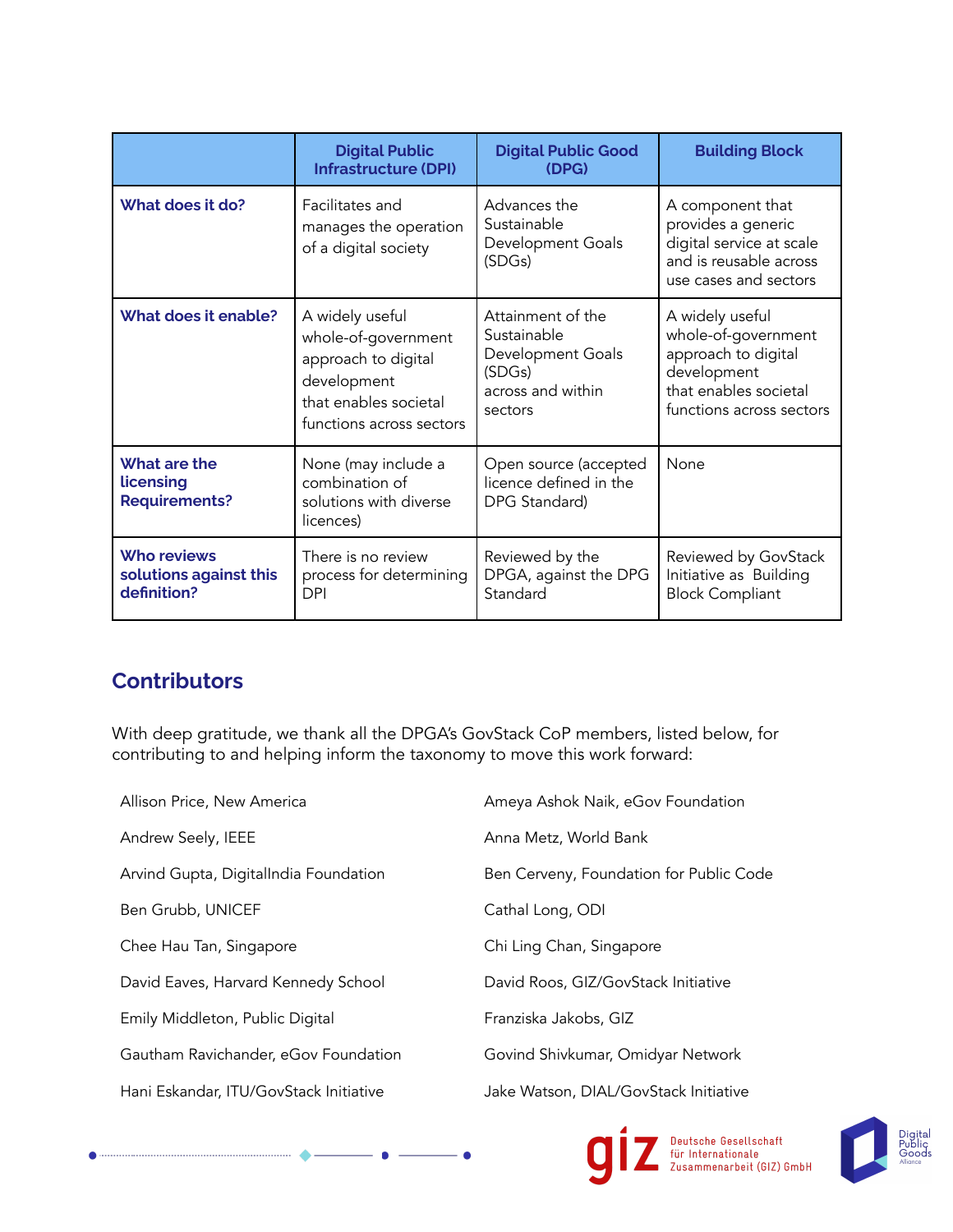| Jameson Voisin, Digital Public Goods Alliance | Joanne Esmyot, Public Digital                        |  |
|-----------------------------------------------|------------------------------------------------------|--|
| Jonathan Marskell, World Bank                 | Kanwal Singh, Bill & Melinda Gates Foundation        |  |
| Kevin O'Neil, Rockefeller Foundation          | Keyzom Ngodup, UNDP                                  |  |
| Kristin Little, IEEE                          | Liv Marte Nordhaug, Digital Public Goods<br>Alliance |  |
| Lucy Harris, Digital Public Goods Alliance    | Manish Srivastava, eGov Foundation                   |  |
| Marie Eichholtzer, World Bank                 | Martha Mundas, GIZ/GovStack Initiative               |  |
| Maria Palombini, IEEE                         | Max Carlson, GovStack Initiative                     |  |
| Max Schumann, GIZ                             | Mei Lin Fung, People Centered Internet               |  |
| Nico Lueck, GIZ/GovStack Initiative           | Olaf Seidel, GIZ                                     |  |
| Salome Eggler, GIZ                            | Sarah Fischer, GIZ/GovStack Initiative               |  |
| Sean Blashke, UNICEF                          | Sherman Kong, DIAL/GovStack Initiative               |  |
| Tamara Singh, W3CDD                           | Tim Wood, Bill & Melinda Gates Foundation            |  |
| Uwe Wahser, GIZ/GovStack Initiative           | Valerie Khan, D-EQ/GovStack Initiative               |  |
| Viraj Tyagi, eGovFoundation                   | Vyjayanti Desai, World Bank                          |  |
| Yolanda Martínez, ITU/GovStack Initiative     |                                                      |  |

٠